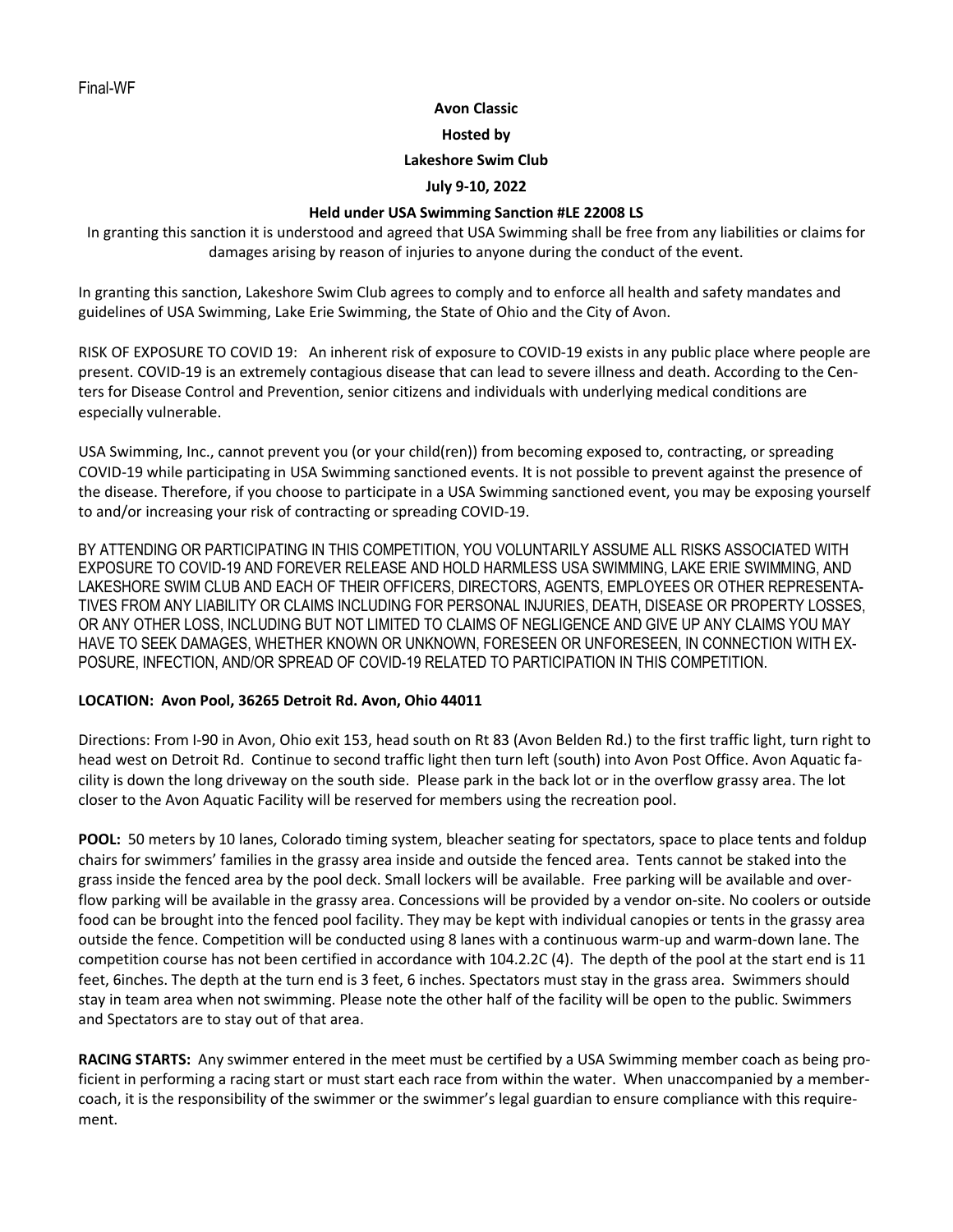**STARTING TIMES***:* Saturday and Sunday morning sessions warm-ups will start at 7:30am. Morning warm-ups will be 40 minutes and may be split if the average number of swimmers per lane is scheduled to exceed USA Swimming's recommended number of athletes per lane. Afternoon warm-ups shall be a minimum of 30 minutes. Sessions/Events may be split or combined depending on the number of entries. Afternoon warm up will begin 15 minutes after the conclusion of the morning session. A finalized warm up timeline will be posted to [www.lakeerieswimming.com](http://www.lakeerieswimming.com/) by July 7, 2022.

**ENTRY DEADLINE:** Entries will not be accepted before 9:00pm on June 20, 2022. Entries, electronic or otherwise, must be received by June 29, 2022. The meet will be closed before the entry deadline if the sessions are estimated to be at four hours or split into 3 sessions**. Email all entries to [johnrchristensen@gmail.com.](mailto:johnrchristensen@gmail.com)** Hard copy, meet summary sheet and check must be received by July 1, 2021 or the team's entry may be deleted*.* Checks should be made out to Lakeshore Swim Club and mailed to Lakeshore Swim Club, 358 Moorewood Ave., Avon Lake, OH 44012.

**TEAM SUPERVISION:** Teams who are entering swimmers but will not have a coach at the meet should arrange ahead of time for another coach to supervise their athletes. Swimmers without coach supervision must contact the Meet Director or Meet Referee to be assigned to a coach on deck.

**RETURN TO PLAY LAW:**Under the Ohio Return to Play Law governing concussions, all coaches and officials (in state or out of state) are required to have proof of training in concussion signs and symptoms. This training is available for free and can be found at [https://odh.ohio.gov/wps/portal/gov/odh/know-our-programs/child-injury](https://odh.ohio.gov/wps/portal/gov/odh/know-our-programs/child-injury-prevention/resources/onlineconcussiontraining)[prevention/resources/onlineconcussiontraining.](https://odh.ohio.gov/wps/portal/gov/odh/know-our-programs/child-injury-prevention/resources/onlineconcussiontraining) All coaches and officials are encouraged to take this training. It is your responsibility to take care of this requirement.

**ENTRY FEES:** \$7.00 per individual event. Relays are \$12.00 per event. There is also a \$3.00 LESI swimmer surcharge. In addition, there is a \$5.00/swimmer handling fee for entries not furnished in an electronic file. Make checks payable to Lakeshore Swim Club.

**ENTRY LIMITATIONS**: Swimmers may enter up to 4 events/day, exclusive of relays. Teams may enter 2 relays per relay event. Swimmers may compete in 1 relay/day.

**DECK ENTRIES**: Deck entries will be taken on a space available basis up to 35 minutes before the start of the session and seeded at NT. Deck entrants should sign up at the deck entry table @ \$12.00 per individual event and \$20.00 per relay. Deck entry swimmers new to the meet will be charged \$3.00 LESI surcharge and must provide proof of USA Swimming registration. Deck entrants for whom there is no space will receive a refund. The deck entry table will be located by the Flavor Seal Pavilion.

**ELIGIBILITY**: Swimmers must be current athlete members of USA Swimming and Lake Erie Swimming. Coaches must be current coach members of USA Swimming and must check in on each day of the meet. All coaches must display the deck pass (wristband) issued by the meet host. Age is as of the first day of the meet, July 9, 2022. On deck USA Swimming registration will not be available for athletes or coaches.

All applicable adults participating in or associated with this meet, acknowledge that they are subject to the provisions of the USA Swimming Minor Athlete Abuse Prevention Policy ("MAAPP"), and that they understand that compliance with the MAAPP policy is a condition of participation in the conduct of this competition.

**QUALIFYING TIMES:** There are no qualifying time standards for this meet. NT will not be accepted; if the swimmer has no time, please provide an estimate. All entry times must be in long course meters. All non-conforming times must be converted to long course meters

**SWIMMERS WITH A DISABILITY:** Entries for swimmers with a disability should be handled in the following manner: (1) enter the swimmer in the Hy-Tek database (or on the regular entry form); (2) list in the email accompanying the Hy-Tek entry file (or on a separate sheet of paper) the name of the swimmer, the stroke(s)/distance(s) s/he wishes to swim, the entry times, the day/session s/he wishes to swim the event(s), and the manner in which s/he prefers to be seeded (with a longer distance or with a different age group); and (3) provide any information about special accommodations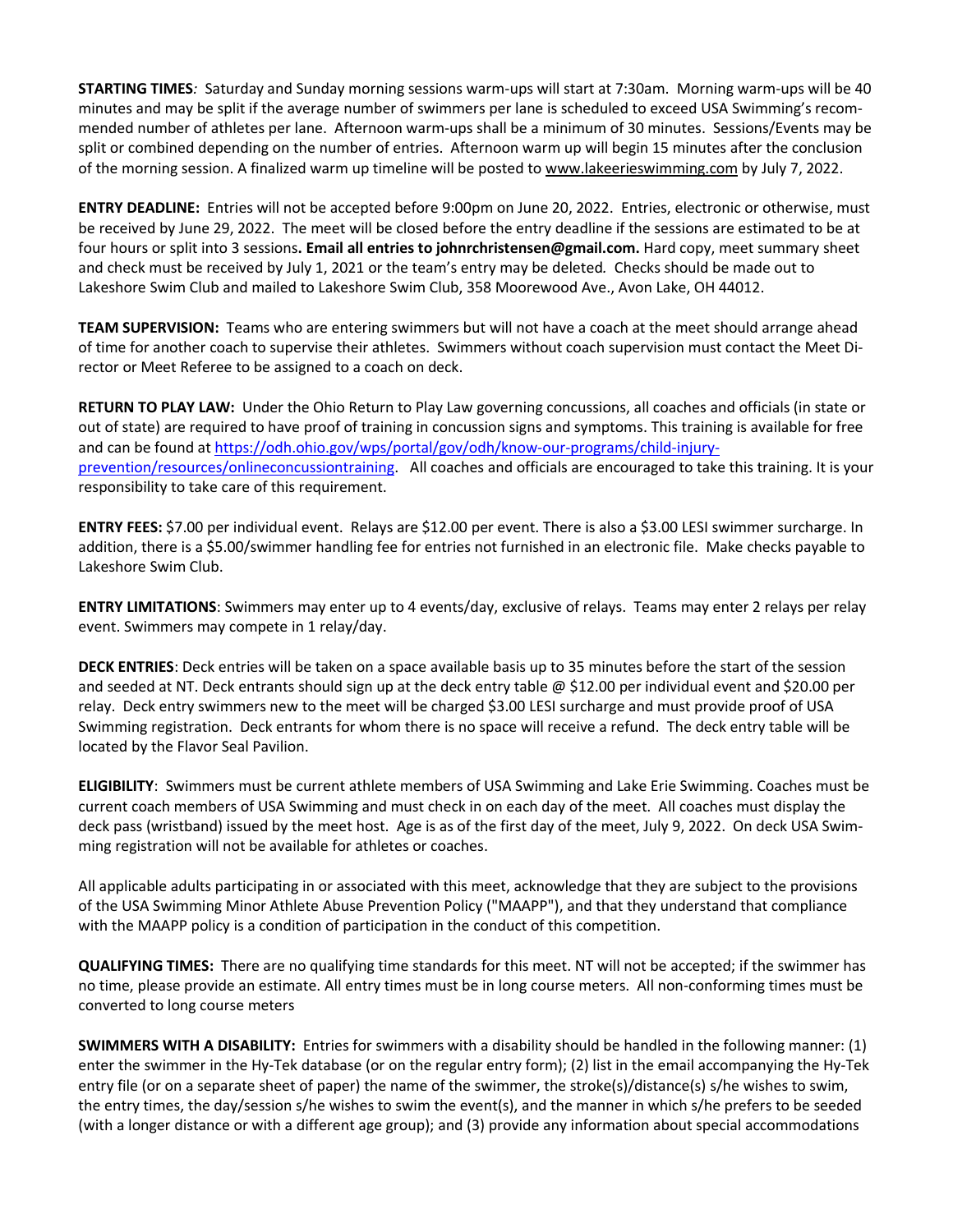needed by the swimmer. The final determination of seeding will be made by the Meet Referee after consultation with the swimmer and his/her coach.

**CONDUCT:** The meet will be conducted according to the rules set forth in the current USA Swimming Rules and Regulations and the Lake Erie Swimming Policy & Procedures*.* Events will be contested in a 50-meter course and will be timed finals. Except as noted, heats will be swum slowest to fastest. Meet host reserves the right to limit heats for Open events #23,24 for 800m Free, #45, 46 for 400m IM, and #69, 70 for 400m Free to keep duration of the session at a reasonable length. All heats for 400 Free (events #69,70) and 800 Free (events #23,24) will be conducted fastest to slowest, alternating women and men and heats. *Entries will be taken on a first come first serve basis.* Teams will be notified of swimmers who are closed out by Monday July 1, 2021. If your swimmer gets closed out, they will be able to enter a different event. For the 200m Relays, swimmers at the shallow end must start in the water. Therefore, initial distance splits for the relays will not be accurate and will not be loaded into SWIMS.

**SEEDING & CHECK IN:** All events over a distance of 200 meters will be deck seeded with positive check-in required at least 30 minutes prior to the start of the meet. Events 200 meters and less will be pre-seeded unless determined by the meet director to deck seed due to length of the sessions. Relay cards must be turned in upon call. There will be no penalty for failure to compete.

**CLERK OF COURSE**: A Clerk of Course will not be provided.

**SCORING:** This meet will not be scored.

**AWARDS:** Heat Winner prizes will be awarded. Ribbons will be awarded 1st through 8th place for individual events for 8&U, 9-10, 11-12 age groups events only in the 12 & under Afternoon sessions. **All awards must be picked up at the meet. They will not be mailed out.**

**DRONES:** Operation of a drone, or any other flying apparatus, is prohibited over the venue (pools, athlete/coach areas, spectator areas and open ceiling locker rooms) any time athletes, coaches, officials, and/or spectators are present.

**ADMISSION COST:** \$5.00 per spectator per day. Seniors 65 and over and children 6 and under are free. Entrance to the meet will be on the south side of the pool (left side of the facility) due the the splash area and slide pools remaining open to Avon residents with memberships. Heat sheets will not be sold but will be posted on deck.

**PARKING**: Free parking. Overflow parking will be redirected as needed. The lot closer to the Avon Aquatic Facility will be reserved for members using the recreation pool. More information will be provided on [www.lakeerieswimming.com](http://www.lakeerieswimming.com/) with warm up information by July 7, 2022 if necessary.

**RESULTS**: Results will not be posted on site but will available on Lakeerieswimming.com. Teams may request a backup at the conclusion of the meet.

**TIME TRIALS:** At the discretion of the Meet Director and Meet Referee, time trials may be offered only at the conclusion of the Saturday morning and Sunday morning sessions. Depending on the timelines, some events may not be available for time trial. Time trials count towards daily limitations. Swimmers must sign up in advance at the deck entry table at a cost of \$12.00 per individual event and \$20.00 per relay event. Only swimmers who are entered in an individual event in the meet may participate in time trials. Time trials entries will close 90 minutes prior to the end of the session. The time trial table will be located by the Flavor Seal Pavilion.

**SAFETY/WARM-UP:** Lake Erie Swimming safety guidelines and warm-up procedures will be in effect at all times. Coaches must maintain contact with their swimmers during warm-up and throughout the meet. Warm ups shall be 30 minutes each session and may be split if the average number of swimmers per lane is scheduled to exceed USA Swimming's recommended number of athletes per lane. All entry into the pool for warm-up is feet first from the starting block end of the pool. Swimmers must enter the pool feet first in a cautious manner with one hand in contact with the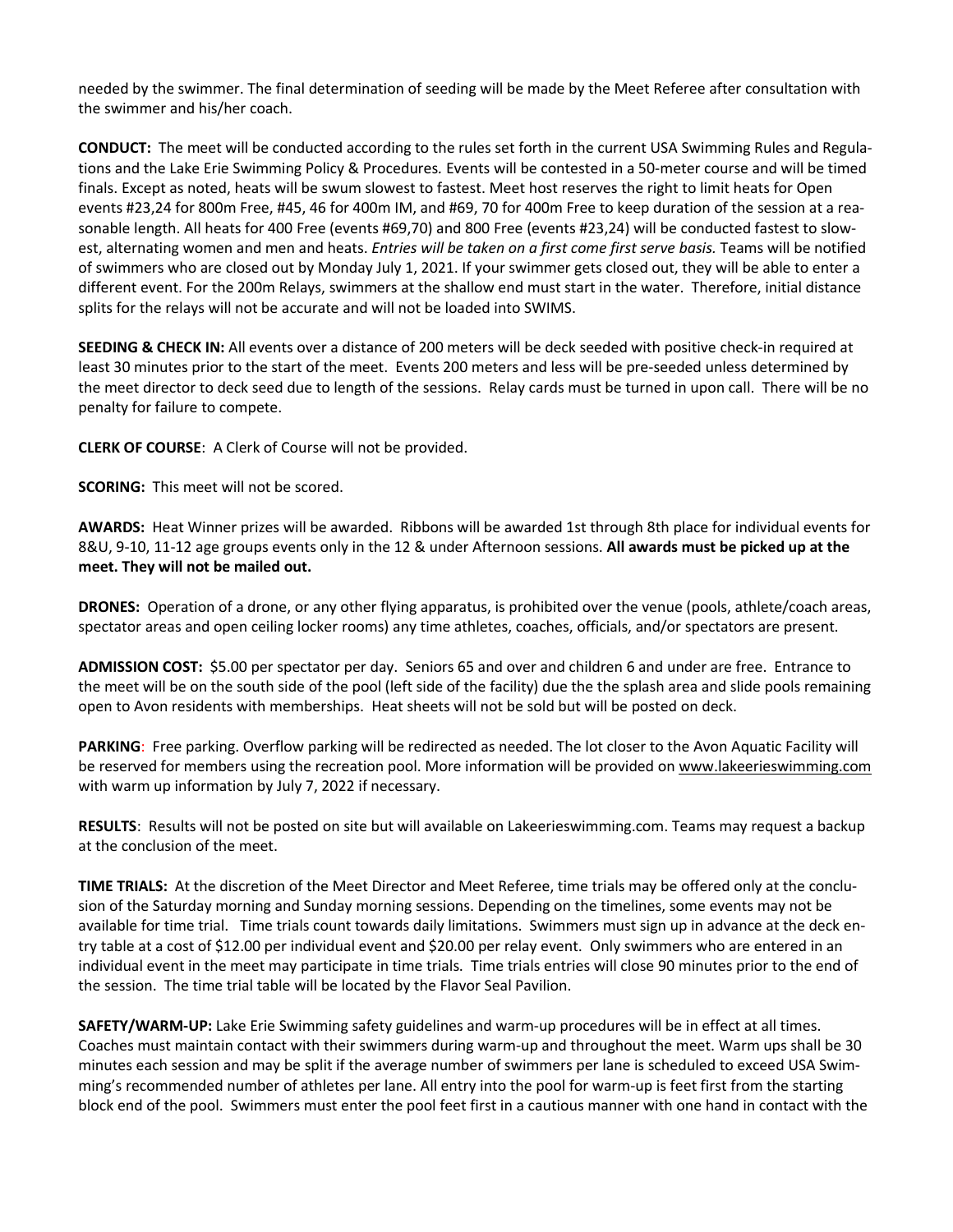pool edge. There is no diving during warm-up, except in designated sprint lanes. The final 20 minutes of a 40 minute warm-up or 15 minutes of a 30 minute warm-up shall be conducted as follows:

*For a 10 lane pool:*

- (a) Lanes 1 & 10 push/pace from the start end of the pool (or general warm-up at the discretion of Meet Referee or his/her designee).
- (b) Lanes 2 & 9 sprint lanes for racing starts from the starting block end of the pool, one length only and exiting the pool
- (c) Lanes 3-8 general warm-up, no diving or racing starts. Any or all of these lanes may be converted to sprint lanes at the discretion of the Meet Referee or his/her designee.

Swimmers are to sprint one way and climb out at the far end of the pool. Swimmers should follow the posted direction to return to the blocks. Swimmers may be removed from warm-up for violating safety rules. Feet first entry only into the continuous warm-up lanes.

**CAMERA ZONES:** Use of audio or visual recording devices, including a cell phone, is not permitted in changing areas, restrooms, or locker rooms. Additionally, under NO circumstances will Camera Zones include the area immediately behind the starting blocks at either end of the racing course(s) while they are in use for race starts during competition and warm-up. Those failing to abide by this rule may be removed from the venue.

**DECK CHANGES**: Deck changes are prohibited.

**INITIAL DISTANCE**: In order to be certain that an initial distance is entered into SWIMS, the swimmer or the swimmer's coach should notify either the meet referee or the admin before the event and provide the necessary watches as backup to the electronic timing. All lead-off relay splits will automatically be uploaded to SWIMS after admin approval; for all other initial distances, the proper paperwork must be completed after the swim in order for the time to be entered into SWIMS. Relay lead-off legs will not be official and will not be loaded into SWIMS.

**OFFICIATING OPPORTUNITY** – Anyone that is a USA Swimming certified official is welcome and encouraged to join the Lake Erie Swimming (LESI) officials in working this meet. Please contact the meet director or the Lake Erie Officials Chair in advance of the meet if possible to let either know of your availability. We are also looking for anyone that is interested in becoming an official, for more information please contact the Official's Chair.

Meet Director's name and email: Sara Verderber, svrdrbr@yahoo.com;

Lisa Downing, lisa a downing@yahoo.com

Official's Chair: Jen Butler jle3@case.edu

**COACHES:** Coaches Check in will be located outside the Flavor Seal Pavilion. Relay cards should be picked up at the coaches' check in table each day.

**NOTE:** Only athletes entered in the meet, working coaches, officials, and meet workers are allowed on deck. Other non-participants are expected to remain in the spectator area. Tents may be brought but no stakes are allowed to be used. They must be tied down.

| <b>MEET DIRECTOR:</b> | Sara Verderber                        | svrdrbr@yahoo.com          | 216-849-4600 |
|-----------------------|---------------------------------------|----------------------------|--------------|
|                       | Lisa Downing                          | lisa a downing@yahoo.com   | 440-823-4658 |
|                       | Name                                  | e-mail                     | phone        |
|                       |                                       |                            |              |
|                       | <b>ENTRY PERSON:</b> John Christensen | johnrchristensen@gmail.com |              |
|                       | Name                                  | e-mail                     |              |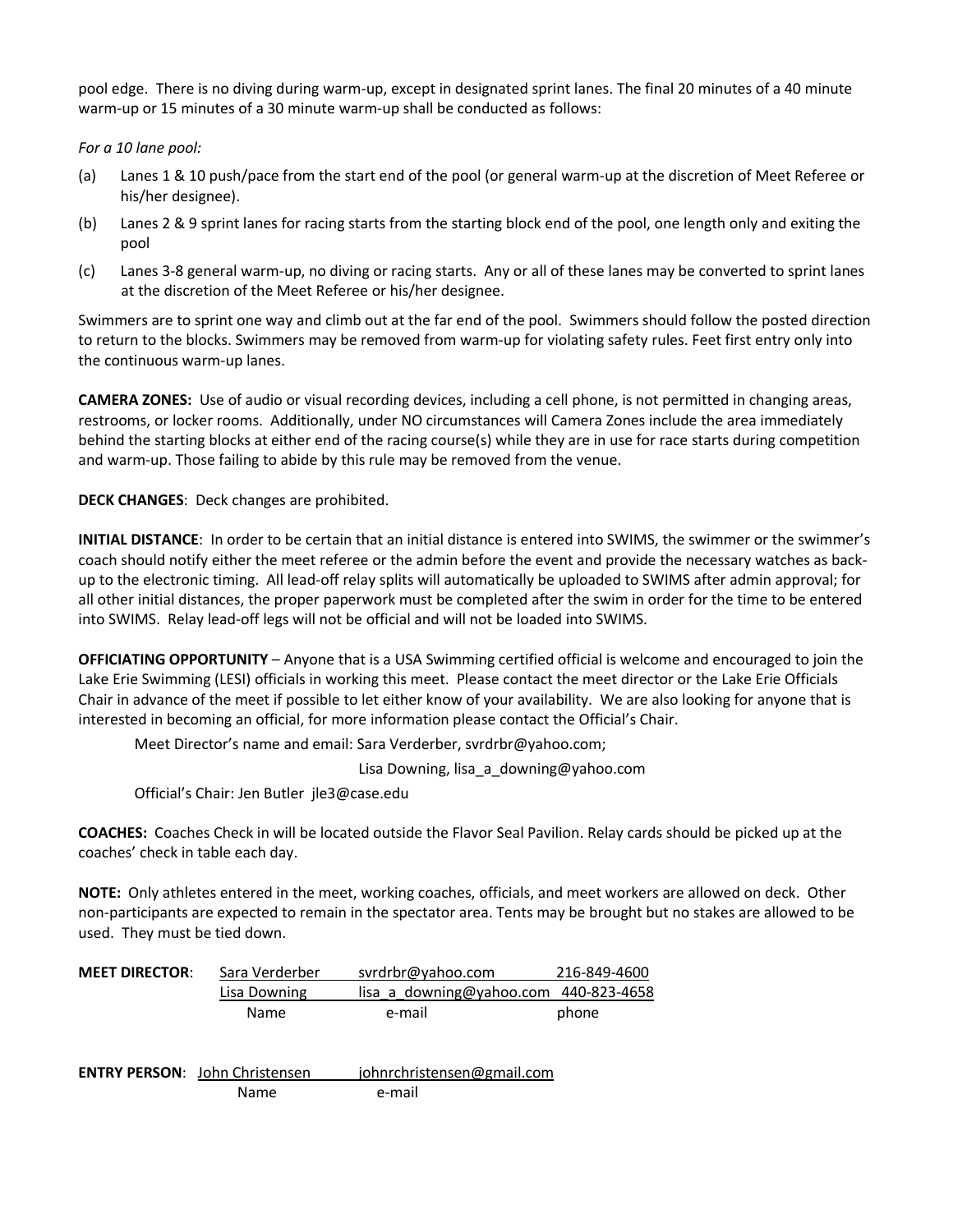### EVACUATION PLAN**:** EVACUATION PLAN**:**

### WEATHER EMERGENCY

When severe weather conditions are forecasted for the immediate area the Aquatic Facility will go by the following protocols.

During any situation that requires evacuation of the facility during non-life threatening conditions, including thunder and lightning storms/ heavy rain storms or impending severe weather, the following procedures should be followed.

- Lifeguards on chair clear pool
- Aquatic Supervisor announces that the facility needs to be evacuated immediately.
- Lifeguards in the break room and even staff help direct patrons on the deck to the emergency gates See Evacuation Diagram
- Concession staff close the concession stand and direct people out the nearest emergency gate
- Front desk workers help direct people out the front gate
- The entire pool area is to be vacated. People should seek shelter in their cars or nearby buildings
- The pool area should remain clear until the storm passes and the Aquatic Supervisor confirms the reopening of the facility.

## TORNADO WARNING OR DANGEROUSLY HIGH WINDS

- First responder will inform the community of a tornado warning. If a tornado warning is issued for Lorain County, employees will begin to move all patrons to a designated shelter. If outdoors, move to the closest substantial shelter and protect yourself from flying debris.
- Aquatic Supervisor Communicate with all staff members. Direct patrons to substantial shelter which may include the following:
	- o Locker Rooms
	- o Family Changing Rooms
	- o Restrooms
	- o Offices/Guard Room
- All others Maintain communication with Supervisor. Follow evacuation procedures described above.

### POWER OUTAGE

- A power outage will require evacuation of the swimming pool.
- Aquatic Supervisor call over radio's to begin evacuation procedures. Call the Aquatic Director.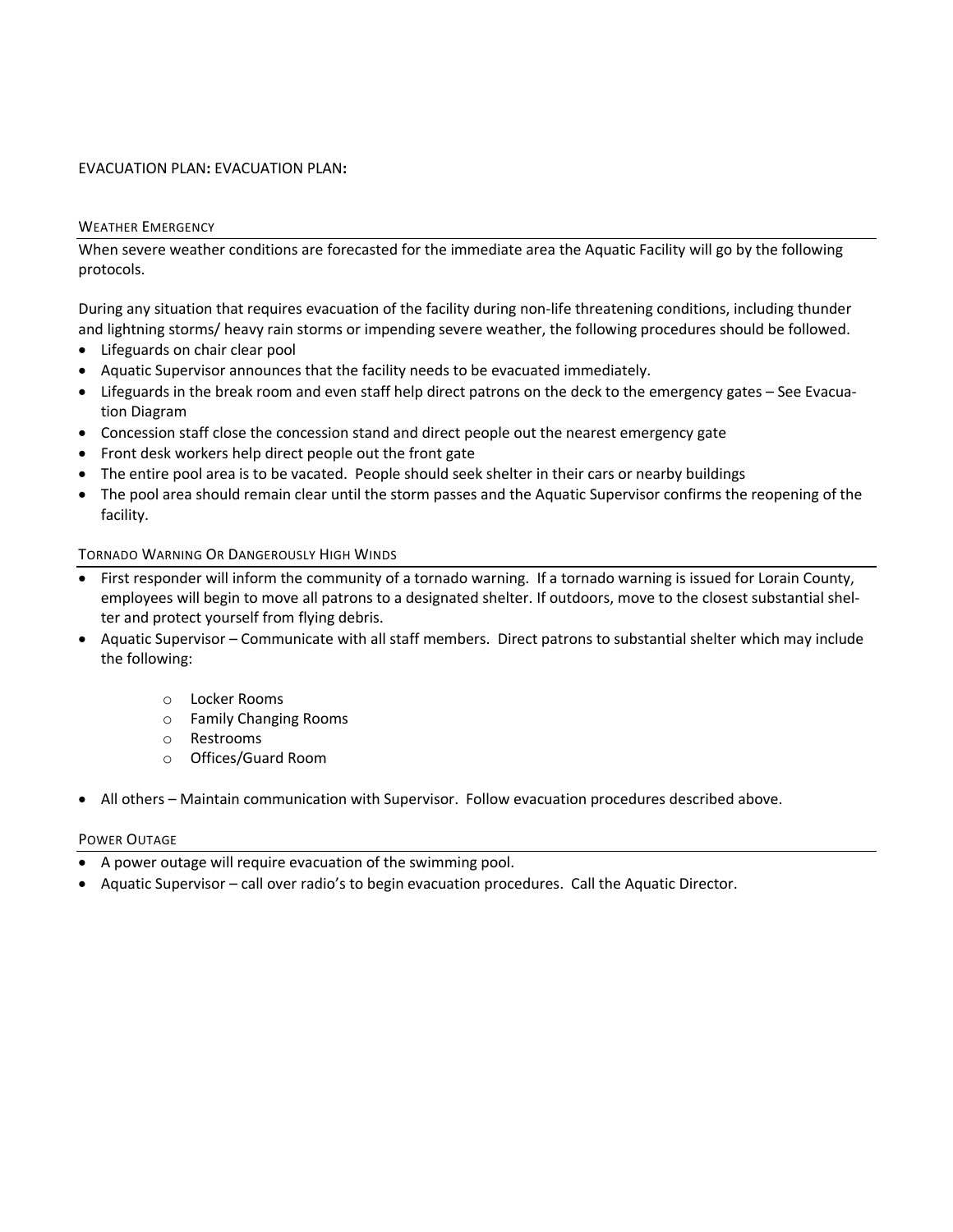# **Avon Classic** SCHEDULE OF EVENTS

## **Saturday July 9, 2022 Morning Session 13-14 and Open**

7:30am Warm-up, Competition will begin 5 minutes after the conclusion of warm-ups Sessions may be adjusted to accommodate more swimmers. Information will be posted by July 7, 2022.

| Girls # | <b>Age Group/Stroke</b> | Boys # |
|---------|-------------------------|--------|
| 1       | 13-14 200 Back          | 2      |
| 3       | Open 200 Back           | 4      |
| 5       | 13-14 100 Breast        | 6      |
| 7       | Open 100 Breast         | 8      |
| 9       | 13-14 200 Fly           | 10     |
| 11      | Open 200 Fly            | 12     |
| 13      | 13-14 100 Free          | 14     |
| 15      | Open 100 Free           | 16     |
| 17      | 13-14 200 IM            | 18     |
| 19      | Open 200 IM             | 20     |
| 21      | Open 200 Free Relay     | 22     |
|         | 10 minute Break         |        |
| 23      | Open 800 Free**         | 24     |
|         |                         |        |

\*\* OPEN 800m Free events heats will be swum fastest to slowest alternating female/male heats. Host reserves the **right to limit heats of events 400 and longer.**

# **Saturday July 9, 2022 Afternoon Session & Under**

 Afternoon warm-up will begin 15 minutes after the conclusion of the morning session. Competition will begin 5 minutes after the conclusion of warm-ups. Estimated start times will be listed at www.lakeerieswimming.com by July 7, 2022.

| Girls # | <b>Age Group/Stroke</b> | Boys # |
|---------|-------------------------|--------|
| 25      | 12 & U 200 IM           | 26     |
| 27      | 10 & U 50 Back          | 28     |
| 29      | 11-12 50 Back           | 30     |
| 31      | 10 & U 100 Breast       | 32     |
| 33      | 11-12 100 Breast        | 34     |
| 35      | 10 & U 50 Fly           | 36     |
| 37      | 11-12 50 Fly            | 38     |
| 39      | 10 & U 100 Free         | 40     |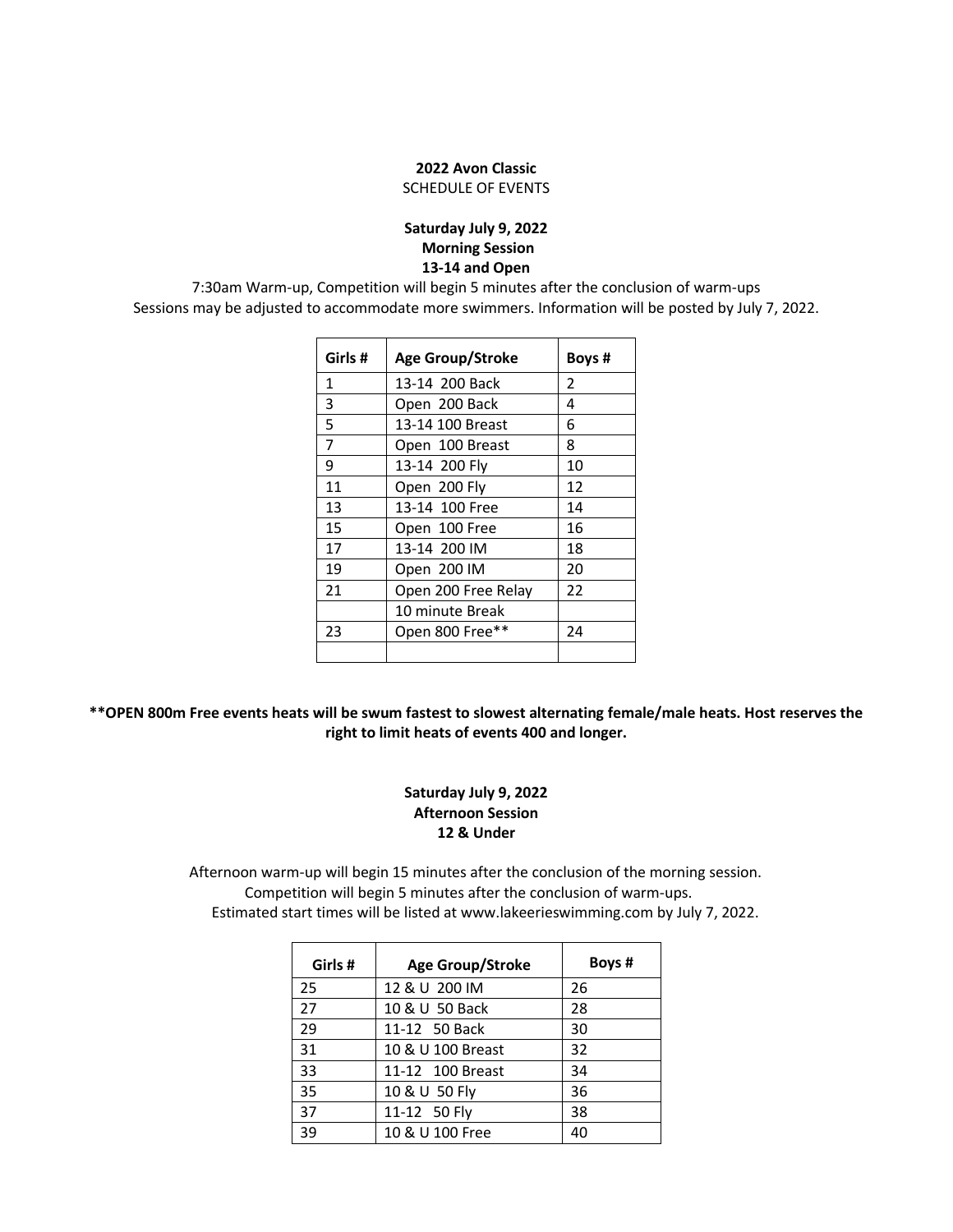| 11-12 100 Free        |  |
|-----------------------|--|
| 12 & U 200 Free Relay |  |

# **Avon Classic** SCHEDULE OF EVENTS

## **Sunday July 10, 2022 Morning Session 13-14 and Open**

7:30am Warm-up, Competition will begin 5 minutes after the conclusion of warm-ups Sessions may be adjusted to accommodate more swimmers. Information will be posted by July 7, 2022.

| <b>Age Group/Stroke</b> | Boys # |
|-------------------------|--------|
| Open 400 IM             | 46     |
| 13-14 50 Free           | 48     |
| Open 50 Free            | 50     |
| 13-14 100 Fly           | 52     |
| Open 100 Fly            | 54     |
| 13-14 200 Free          | 56     |
| Open 200 Free           | 58     |
| 13-14 100 Back          | 60     |
| Open 100 Back           | 62     |
| 13-14 200 Breast        | 64     |
| Open 200 Breast         | 66     |
| Open 200 Medley Relay   | 68     |
| 10 Minute Break         |        |
| Open 400 Free           | 70     |
|                         |        |

\*OPEN 400m Free events heats will be swum fastest to slowest alternating female/male heats. Host reserves the **right to limit heats of events 400 and longer.**

## **Sunday July 10, 2022 Afternoon Session & Under**

 Afternoon warm-up will begin 15 minutes after the conclusion of the morning session. Competition will begin 5 minutes after the conclusion of warm-ups. Estimated start times will be listed at www.lakeerieswimming.com by July 7, 2022.

| Girls# | <b>Age Group/Stroke</b> | Boys # |
|--------|-------------------------|--------|
| 71     | 12 & U 200 Free         | 72     |
| 73     | 10 & U 50 Breast        | 74     |
| 75     | 11-12 50 Breast         | 76     |
| 77     | 10 & U 100 Back         | 78     |
| 79     | 11-12 100 Back          | 80     |
| 81     | 10 & U 100 Fly          | 82     |
| 83     | 11-12 100 Fly           | 84     |
| 85     | 10 & U 50 Free          | 86     |
| 87     | 11-12 50 Free           | 88     |
| 89     | 12&U 200 Medley Relay   | 90     |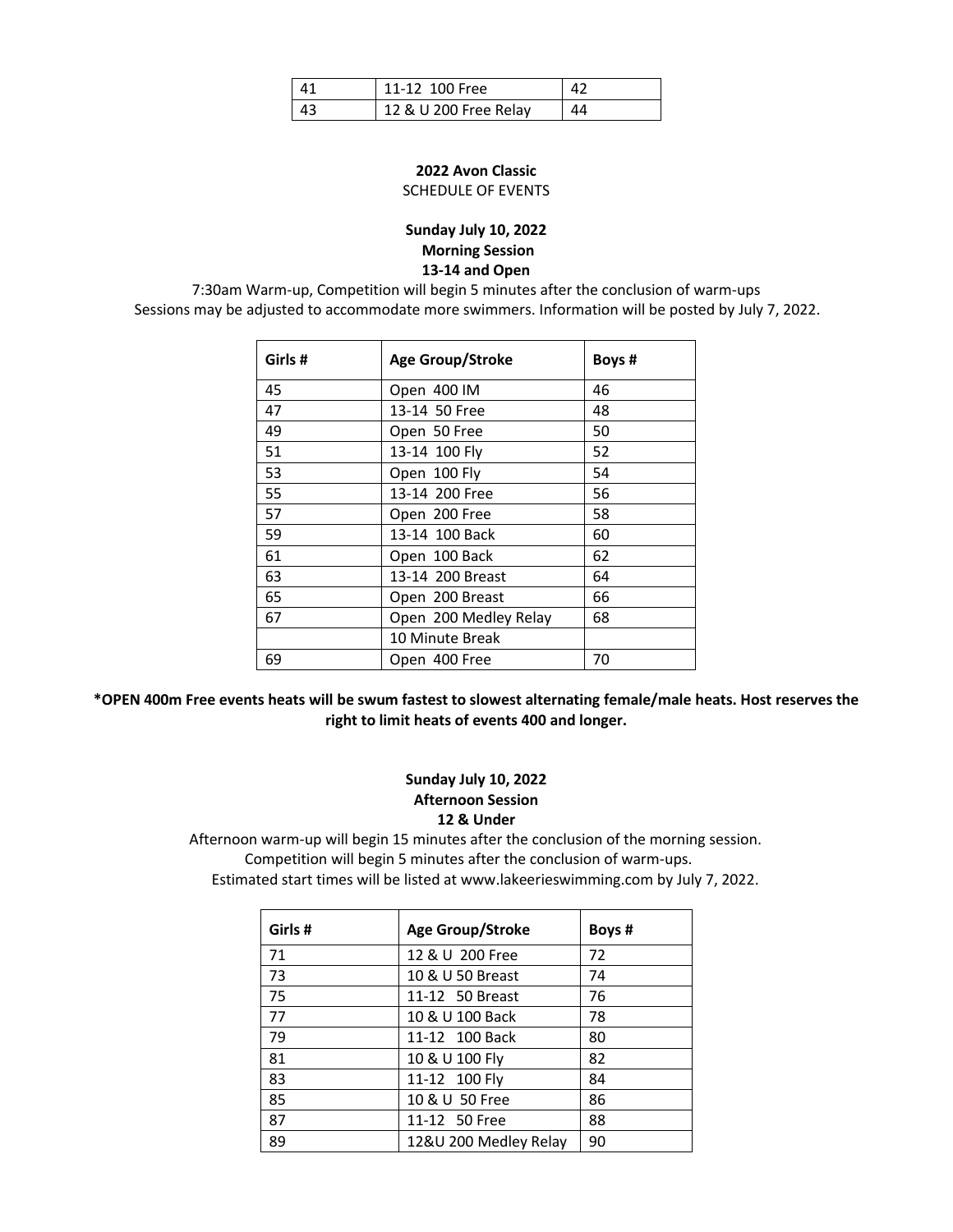## **Avon Classic HOSTED BY Lakeshore Swim Club**

# **July 9-10, 2022**

MEET ENTRY SUMMARY PAGE

| $\frac{1}{2}$ (Total # of swimmers) x \$3.00 surscharge =                            |                                                                                                                                                                                                          |                                    |  |
|--------------------------------------------------------------------------------------|----------------------------------------------------------------------------------------------------------------------------------------------------------------------------------------------------------|------------------------------------|--|
| __________ (Total Individual Entries) x \$7.00/event =                               |                                                                                                                                                                                                          | $\begin{array}{c} \xi \end{array}$ |  |
| $(Total # of relay events) X $12.00/relay entry =$                                   |                                                                                                                                                                                                          | $\frac{1}{2}$                      |  |
|                                                                                      | ______ (Total # of swimmers) X \$5.00 (handling fee for paper entries)                                                                                                                                   |                                    |  |
| <b>TOTAL AMOUNT REMITTED:</b>                                                        |                                                                                                                                                                                                          | $\sharp$                           |  |
| Swimmers will be without a coach on deck:<br>Sat. am, Sat. p.m., Sun. a.m., Sun p.m. |                                                                                                                                                                                                          |                                    |  |
| CURRENT COACH MEMBER OF USA SWIMMING.                                                | I VERIFY THAT EVERY SWIMMER LISTED ON THE ENCLOSED ENTRY FORM IS A REGISTERED ATHLETE MEMBER OF USA<br>SWIMMING AND LAKE ERIE SWIMMING AND THAT EVERY COACH REPRESENTING OUR TEAM AT THIS MEET WILL BE A |                                    |  |
|                                                                                      |                                                                                                                                                                                                          |                                    |  |
| Make checks payable to Lakeshore Swim Club.                                          |                                                                                                                                                                                                          |                                    |  |
|                                                                                      | Please note: All entries submitted with this sheet should be covered by a single check.                                                                                                                  |                                    |  |
| DEADLINE FOR RECEIPT IS July 1, 2021.                                                |                                                                                                                                                                                                          |                                    |  |
|                                                                                      | This sheet must accompany all entries including HY-TEK Meet Manager electronic entries, hard copy & check.                                                                                               |                                    |  |

Mail to: Lakeshore Swim Club, Nicole Slivinski, 358 Moorewood Ave., Avon Lake, OH 44012

**.**